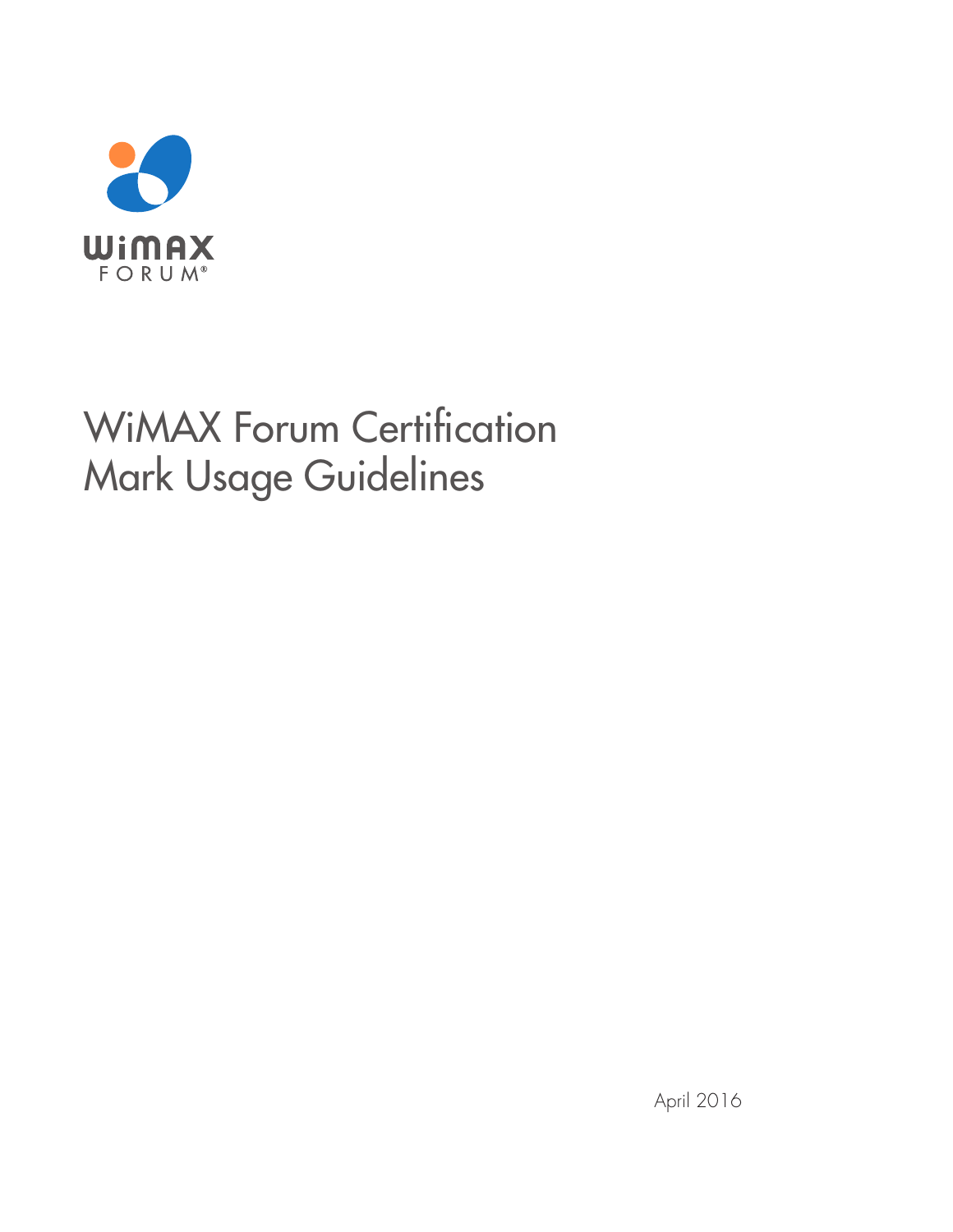# WiMAX Forum Certification Mark Usage Guidelines

These guidelines prescribe the proper usage requirements for the WiMAX Forum certification marks: the WiMAX Forum Certified logos depicted herein (the "Certification Logos") and the word marks "WiMAX Forum Certified", "AeroMACS - WiMAX Forum Certified" and "WiGRID Certified" (the "Word Marks"). The Certification Logos and Word Marks are referred to collectively as the "Certification Marks." For purposes of these guidelines, "Member" refers to the member using the Certification Mark and "Certified Product" refers to the product that the Member has had certified.

- 1. Prerequisites for Certification Mark Usage. A Member must satisfy the following prerequisites in order to use the Certification Marks:
	- a. It must be a paying member in good standing of the WiMAX Forum and remain a member at all times that it is using the Certification Mark;
	- b. It must obtain certification of the product with which it wishes to use the Certification Marks in accordance with WiMAX Forum product certification requirements, as further described in the WiMAX Forum Certification Program Manual;
	- c. It must sign the WiMAX Forum Certification Mark License Agreement; and
	- d. It must comply with all post-certification requirements, including continuing status as a member, as described in the WiMAX Forum Certification Program Manual in order to maintain the certification in force.
- 2. Authorized Users. Use of the Certification Marks is limited to the following:
	- a. The member that certified the product;
	- b. Third parties as required to permit the Member to use the Certification Mark as contemplated in these guidelines: (1) product packaging manufacturers and publishers, (2) publishers producing printed materials such as user manuals and collateral for the Certified Product, and (3) advertisers, distributors and resellers who use the Certification Mark in connection with Member-authorized and approved promotion of the Certified Product. All permitted third-party usage of the Certification Mark must comply with all Certification Mark requirements in these guidelines. The Member will be solely responsible for the third party's use of the Certification Mark and will be liable for any misuse of the Certification Mark by the third party.
- 3. Formal Requirements. Use of the Certification Marks is subject to the following formal requirements:
	- a. Generally:
		- i. The Member may not alter, cut apart, separate, or otherwise distort the Certification Mark in perspective or appearance.
		- ii. The Member must present the Certification Mark in a manner in which it stands alone. The Member may not combine the Certification Mark with or incorporate it into other words, phrases, or designs.
		- iii. Except as provided below in relation to the Word Mark, the Member may not translate the Certification Mark into other languages even if the member is using the Certification Mark in countries outside of the United States.
	- b. Certification Logos. The following formal requirements apply specifically to the Certification Logos:
		- i. The Member must use the Certification Logo in the form in which the WiMAX Forum provides. A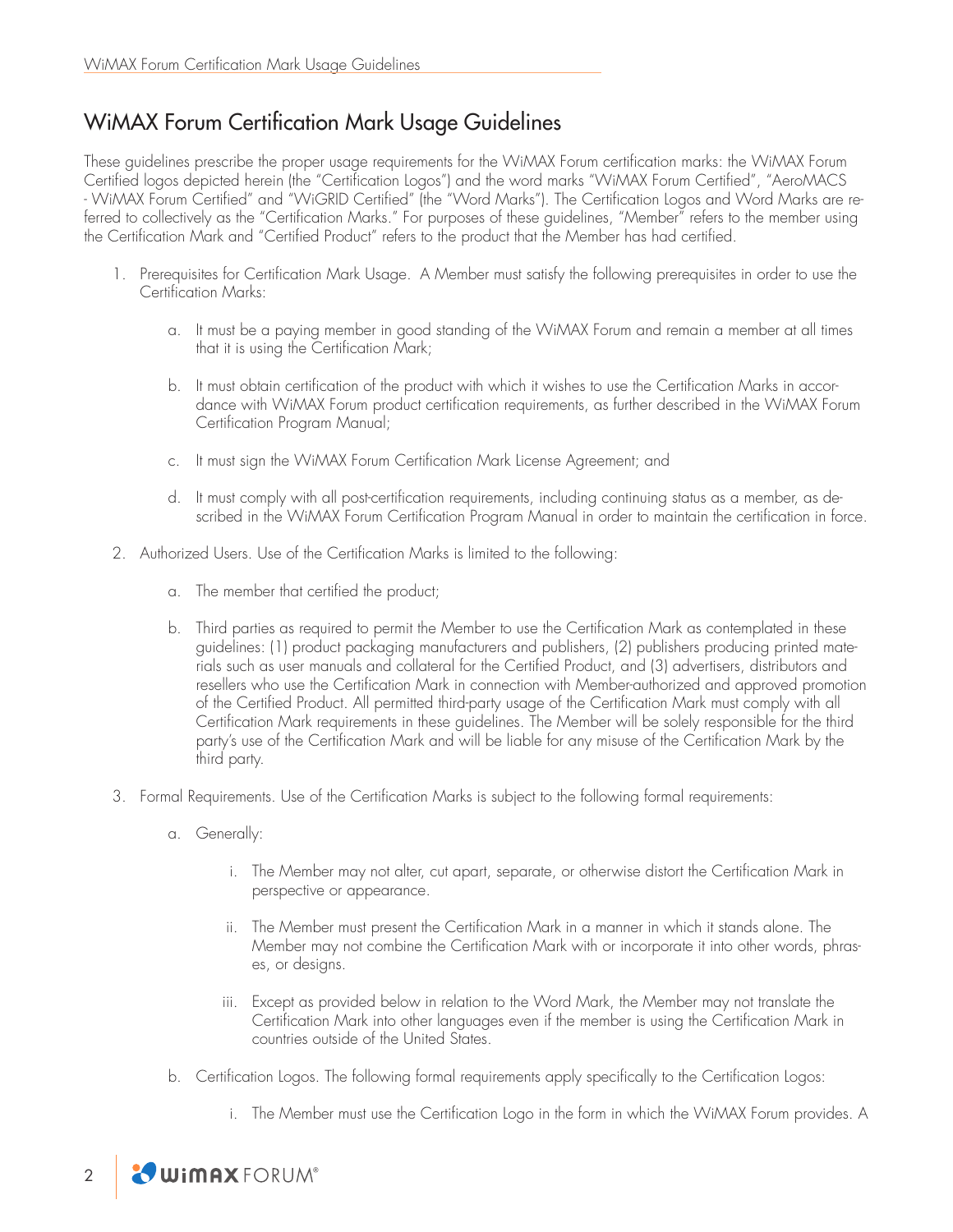Member may not change the color, configuration or proportion of any artwork. Correct representations of the Certification Logo in Color and in black and white appear in the Appendix to these Guidelines. Graphic representation details shall be in conformity with the Certification samples and the conventions for the WiMAX Forum logo, both of which are also included in the Appendix.

- ii. The Certification Logo must be used in connection with the appropriate profile index designation for that Certified Product. Please see Section 5 below for additional information.
- c. Word Marks. The following formal requirements apply specifically to the Word Marks:
	- i. The correct forms of the Word Marks are "WiMAX Forum Certified", "AeroMACS WiMAX Forum Certified", and "WiGRID Certified." The Word Marks must always be presented with each word in initial capital letters. "WiMAX" is presented entirely in capital letters except for the "i," which is always presented in lowercase. There is no hyphen in "WiMAX." Likewise, "WiGRID" is presented entirely in capital letters except for the "i," which is always presented in lowercase. There is no hyphen in "WiGRID."
	- ii. The Member may not alter the Word Marks in any way, such as varying the spelling, adding hyphens, making one word two, or using a possessive or plural form of any word in the Word Mark.
	- iii. The Member may include with the Word Marks a foreign language translation of the mark if the Member obtains written approval of the translation from the WiMAX Forum.
- 4. Usage Guidelines.
	- a. Selection of the Proper Certification Marks. If the Member wishes to use a Certification Mark on the Certified Product, or on packaging, labels or user manuals for the Certified Product, it must use the Certification Logo to identify the product's certified status. In other situations, the Member may use either the Certification Logo or the Word Mark.
	- b. Certification Logos. The following rules describe proper usage of the Certification Logos:
		- i. The Member may place the Certification Logo directly on the Certified Product or on product packaging, tags and user manuals with which the Certified Product is sold. If the Certified Product is bundled with an uncertified product, the usage must clearly identify which product is the Certified Product.
		- ii. The Member may use the Certification Logo in electronic and print advertisements and other promotional materials pertaining to the Certified Product as long as the Certification Mark is placed on or directly adjacent to the Certified Product. In advertisements portraying multiple products:
			- 1. If all featured products are Certified Products, the Member may place the Certification Logo anywhere in close proximity to the products.
			- 2. If any of the featured products is not a Certified Product, the Member must place the Certification Logo on or directly adjacent to the Certified Product.
	- c. Word Marks. The Member may use the Word Marks in situations in which it is desirable to identify the Certified Product as a WiMAX Forum Certified™ product through text communications rather than graphically. The following rules describe proper usage of the Word Marks:

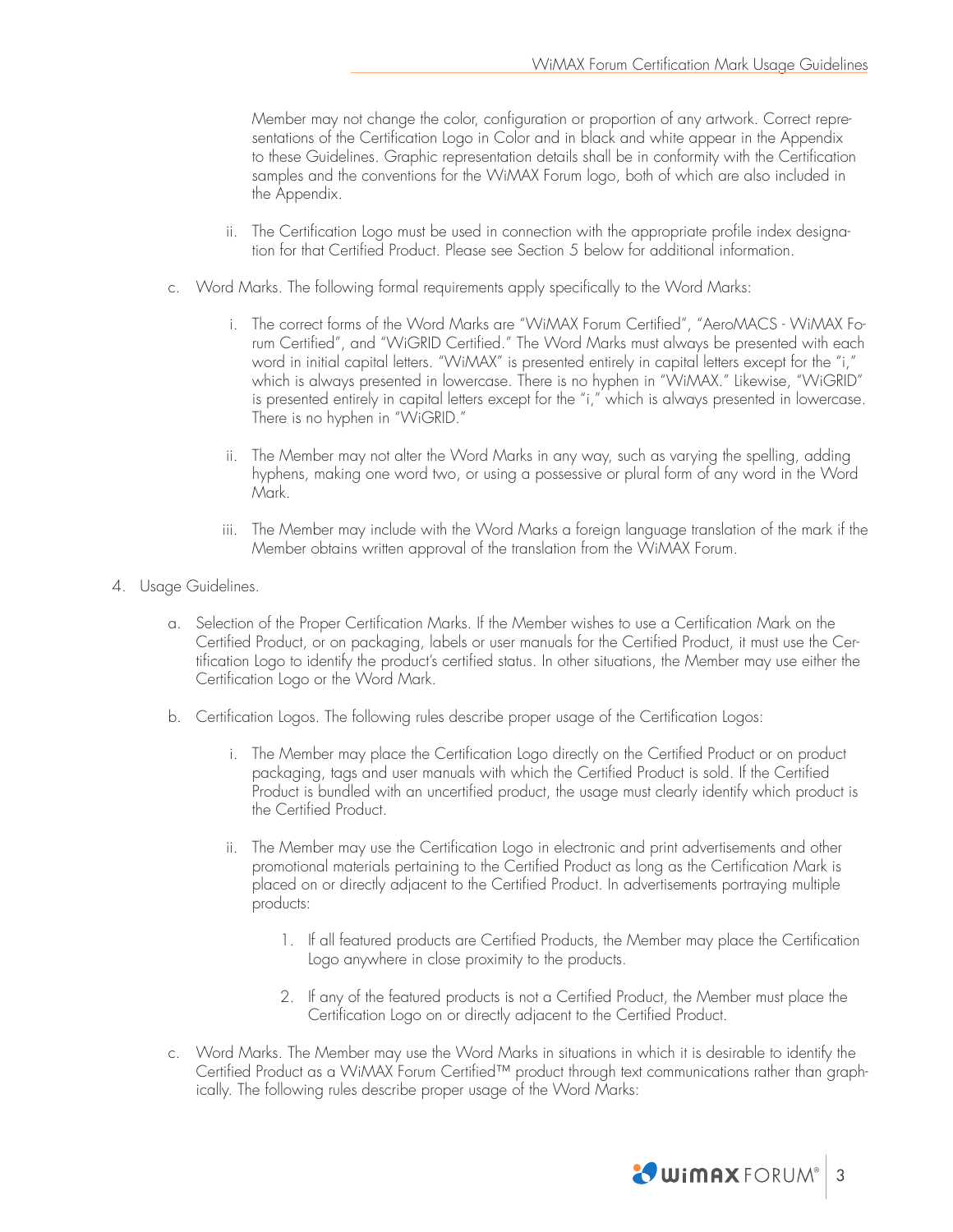- i. The Member should not use the Word Mark as the primary certification identifier on product packaging, tags, user manuals, or advertising for the Certified Product. If the Member uses the Certification Logo for any of these purposes, it may also use the Word Mark elsewhere on the product or materials as part of text descriptions.
- ii. The Word Mark is an adjective and the Member must always use it in that manner and not, for example, as a verb or noun either in its base form or in the possessive or plural forms. Word Mark usage must always include a "product or service descriptor" (i.e. a noun) that follows the trademark or is implied.

Examples: "Company X manufactures a WiMAX Forum Certified™ base station." "The base station is WiMAX Forum Certified™."

- d. Prohibited Uses. The following uses of the Certification Marks are prohibited:
	- i. The Member may never use or associate the Certification Mark with products, or product features or functions, that the WiMAX Forum has not certified and may not use the Certification Mark in a manner that creates confusion regarding the certification status of a product.
	- ii. The Member may never use the Certification Mark in any manner that implies WiMAX Forum endorsement of a specific company, its products, or its services.
	- iii. The Member may not use the Certification Mark in any company name, product name, service name, domain name, Web site title, or the like.
	- iv. The Member may not use the Certification Mark in a manner that disparages the WiMAX Forum.
	- v. The Member may not use the Certification Mark on letterhead, business cards, or other stationery, or on promotional articles such as bumper stickers, coffee mugs, t- shirts, baseball hats, flying disks, tie clips and the like.
- e. Notice and Attribution.
	- i. Proper Notice. The correct form of notice for each Certification Mark is the "™" symbol.
	- ii. Placement. The correct placement of the "™" notice for the Certification Mark is directly adjacent to it. The Member must place the Word Mark notice directly to the right of the Word Mark. The upper right corner of the Certification Logo is also the preferred notice location for that mark.
	- iii. Use in Text. When the Member is using the Word Mark multiple times within a piece of written material, the Member should use the notice with the first and most prominent usage of the Mark and again in the first appearance in the text body. Wherever possible, trademark notice symbols should be superscripted after word marks. Once the Member provides proper notice in this manner, it is not necessary to mark subsequent appearances of the Word Mark in the same piece.
	- iv. Ownership Attribution. The Member should include proper ownership attribution of the Certification Mark through a footnote. The correct form of the footnote is as follows:

Example: "WiMAX Forum Certified" and the WiMAX Forum Certified logo are certification marks of the WiMAX Forum.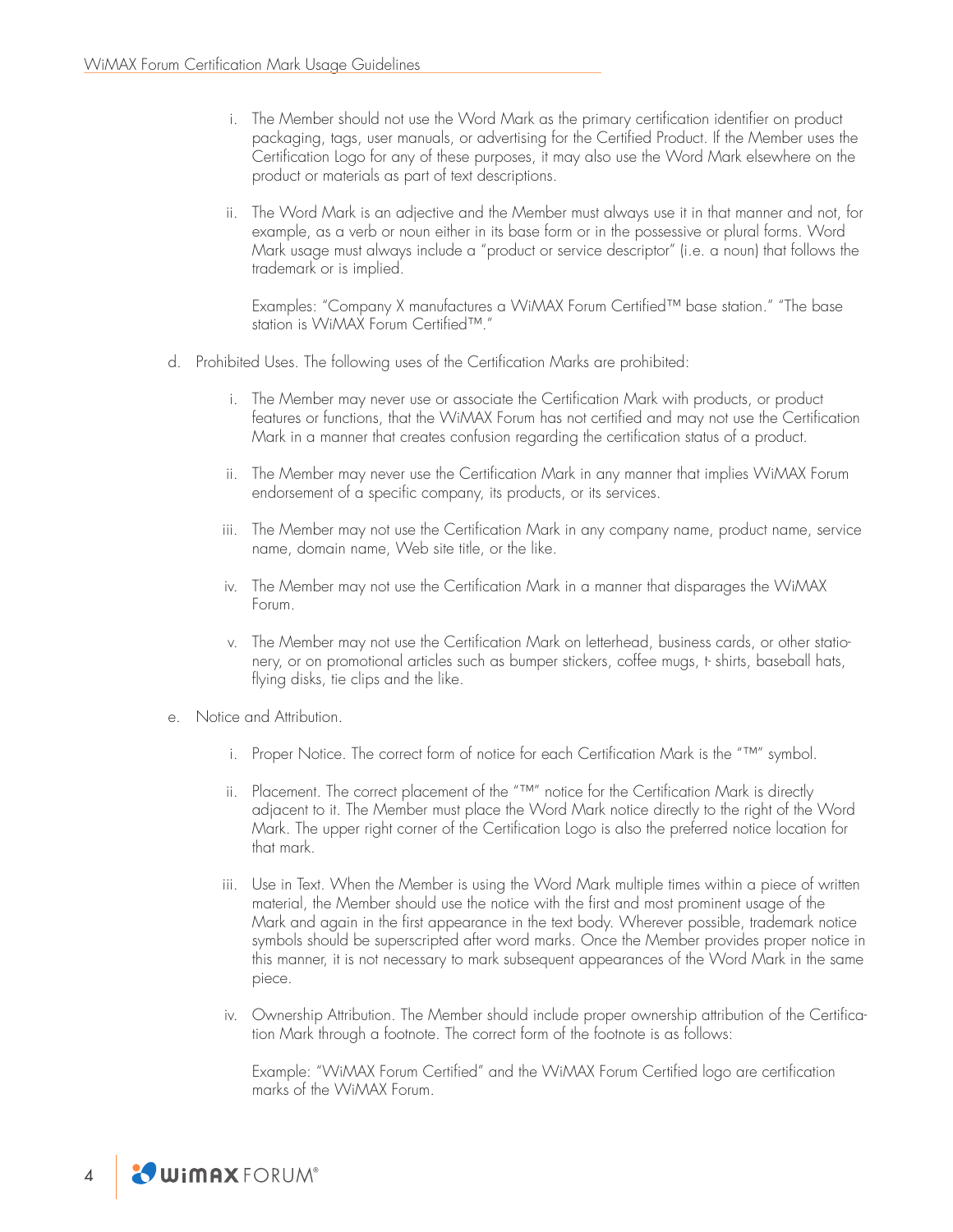The attribution should include all WiMAX Forum marks appearing in that particular piece. Footnotes should always be complete sentences, and ordinarily appear on the copyright page, on the last page of the material, or on packaging.

5. Profile Index Designations. Each Certified Product is certified to a specific profile index or indices, as identified below:

| Index          | Air 1       | Air 2           | Air 3           | Air 4       | Air 5       |
|----------------|-------------|-----------------|-----------------|-------------|-------------|
| Specified Band | 3.4-3.6 GHz | $3.4 - 3.6$ GHz | $3.4 - 3.6$ GHz | 3.4-3.6 GHz | 5.7-5.8 GHz |
|                |             |                 |                 |             |             |
| Channel Size   | $3.5$ MHz   | $3.5$ MHz       | 7 MHz           | 7 MHz       | 10 MHz      |
| Duplex Type    | TDD         | <b>FDD</b>      | TDD             | <b>FDD</b>  | TDD         |
|                |             |                 |                 |             |             |

Table 1 Mobile WiMAX profiles

| $l$ <sub>tem</sub> | $W$ i-<br>GRID-1<br>Profile | Frequency<br>Range               | Channel<br><b>Bandwidth</b> | Du-<br>plexing<br>Mode |
|--------------------|-----------------------------|----------------------------------|-----------------------------|------------------------|
| $\mathbf{1}$       | 1.D                         | 1800 - 1830<br>MH <sub>7</sub>   | $3.5$ MHz                   | <b>TDD</b>             |
| $\overline{2}$     | 1.A                         | 1800 - 1830<br>MH <sub>7</sub>   | 5 MHz                       | <b>TDD</b>             |
| 3                  | 1.C                         | 1800 - 1830<br>MHz               | 7 MHz                       | <b>TDD</b>             |
| $\overline{4}$     | 1.B                         | 1800 - 1830<br>MHz               | 10 MHz                      | <b>TDD</b>             |
| 5                  | 3.A                         | $2300 - 2400$<br>MH <sub>7</sub> | $3.5$ MHz                   | <b>TDD</b>             |
| 6                  | 3.B                         | $2300 - 2400$<br>MHz             | 5 MHz                       | <b>TDD</b>             |
| $\overline{7}$     | 3.C                         | $2300 - 2400$<br>MHz             | 10 MHz                      | <b>TDD</b>             |
| 8                  | 2.A                         | $3650 - 3700$<br>MHz             | 5 MHz                       | <b>TDD</b>             |
| 9                  | 2.C                         | 3650 - 3700<br>MHz               | 7 MHz                       | <b>TDD</b>             |
| 10                 | 2.B                         | $3650 - 3700$<br>MHz             | 10 MHz                      | <b>TDD</b>             |
| 11                 | 2.D                         | 3650 - 3700<br>MHz               | 3.5 MHz                     | <b>TDD</b>             |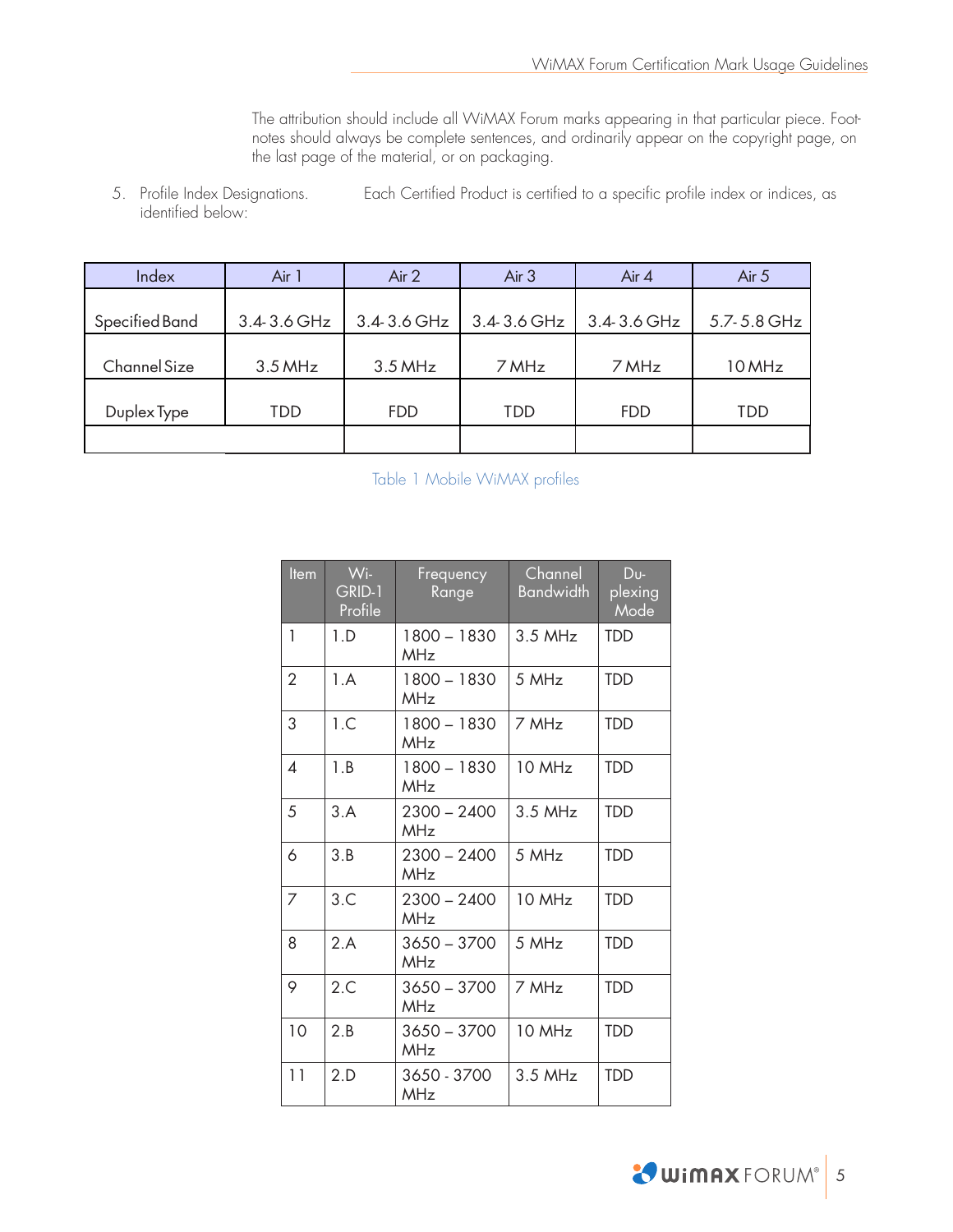| 12 | 4 A | 1392-1395<br>MH <sub>7</sub>            | 3 MHz             | TDD        |
|----|-----|-----------------------------------------|-------------------|------------|
|    |     | 1432-1435<br>MHz                        |                   |            |
| 13 | 4.B | 1392 - 1395<br>MHz + 1432 -<br>1435 MHz | $3 + 3$ MHz   FDD |            |
| 14 | 5.A | $5725 - 5875$<br>MHz                    | 5 MHz             | <b>TDD</b> |
| 15 | 5.C | $5725 - 5875$<br><b>MHz</b>             | $3.5$ MHz         | <b>TDD</b> |
| 16 | 5.B | $5725 - 5875$<br>MHz                    | 10 MHz            | <b>TDD</b> |

Table 2 WiGRID profiles

| <b>Item</b> | Aero-<br><b>MACS</b><br>Profile | <b>Frequency</b><br>Range   | 'Channel,<br>Bandwidth | Du-<br>plexing<br>Mode |
|-------------|---------------------------------|-----------------------------|------------------------|------------------------|
|             | .A                              | $5091 - 5150$<br><b>MHz</b> | $\frac{5}{2}$ MHz      | TDD                    |

|  |  |  |  | Table 3 AeroMACS profile |
|--|--|--|--|--------------------------|
|--|--|--|--|--------------------------|

- a. Inclusion of Profile Index Designation. As a condition to using the Certification Logos, the Member must include the applicable profile index designation for the Certified Product. In other words, inclusion of the profile index designation is mandatory in all uses of the Certification Logos.
	- i. Placement. The Member must place the profile index designation on or adjacent to the Certified Product and/or the Certification Logo in a manner that clearly associates the designation with the Certified Product and the specific certification that applies to the Certified Product. The rules regarding placement of the profile index designation in situations in which multiple products are depicted are the same as the rules for the Certification Logo described in Section 4(b) above. For example, if there is both a Certified Product and an uncertified product in an advertisement, the profile index designation must be placed in a manner that clearly associates it with the Certified Product. Similarly, if there are multiple Certified Products in an advertisement and different profile indices apply to those products, the placement of each profile index designation must clearly associate that designation with the correct product.
	- ii. Form. The Member may use the typographical font of its choosing to represent the profile index designation so long as the designation is clearly legible. The Member may include a WiMAX Forum-approved translation of the designation provided that it also includes the standard English designation described in these guidelines.
- 6. Usage Violations. If the WiMAX Forum becomes aware of violations of these guidelines, it may take any of the following actions: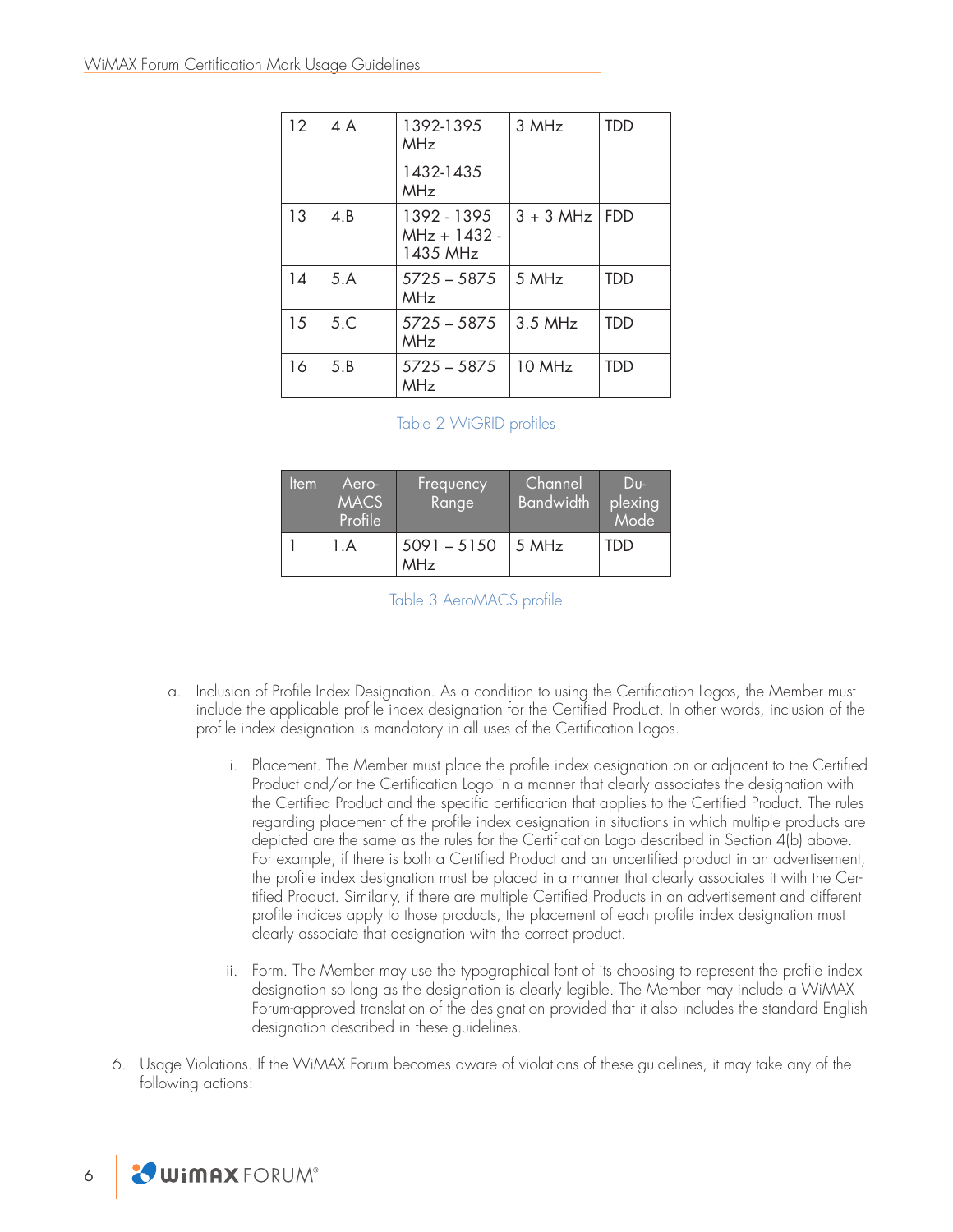- a. It may contact the Member in writing or by telephone.
- b. It may provide the Member with a reasonable amount of time, as the WiMAX Forum may determine in its sole discretion, to correct noncompliance.
- c. If the Member fails to correct the noncompliance, the WiMAX Forum may suspend or terminate the Member's membership and/or bring legal action, as the WiMAX Forum determines to be appropriate under the circumstances.
- 7. Enforcement Costs. These guidelines are part of the WiMAX Forum trademark policies and guidelines. The Member will reimburse the WiMAX Forum for any and all costs, fees, expenses and damages that the WiMAX Forum incurs should it be required to take legal or administrative action to correct Member noncompliance.

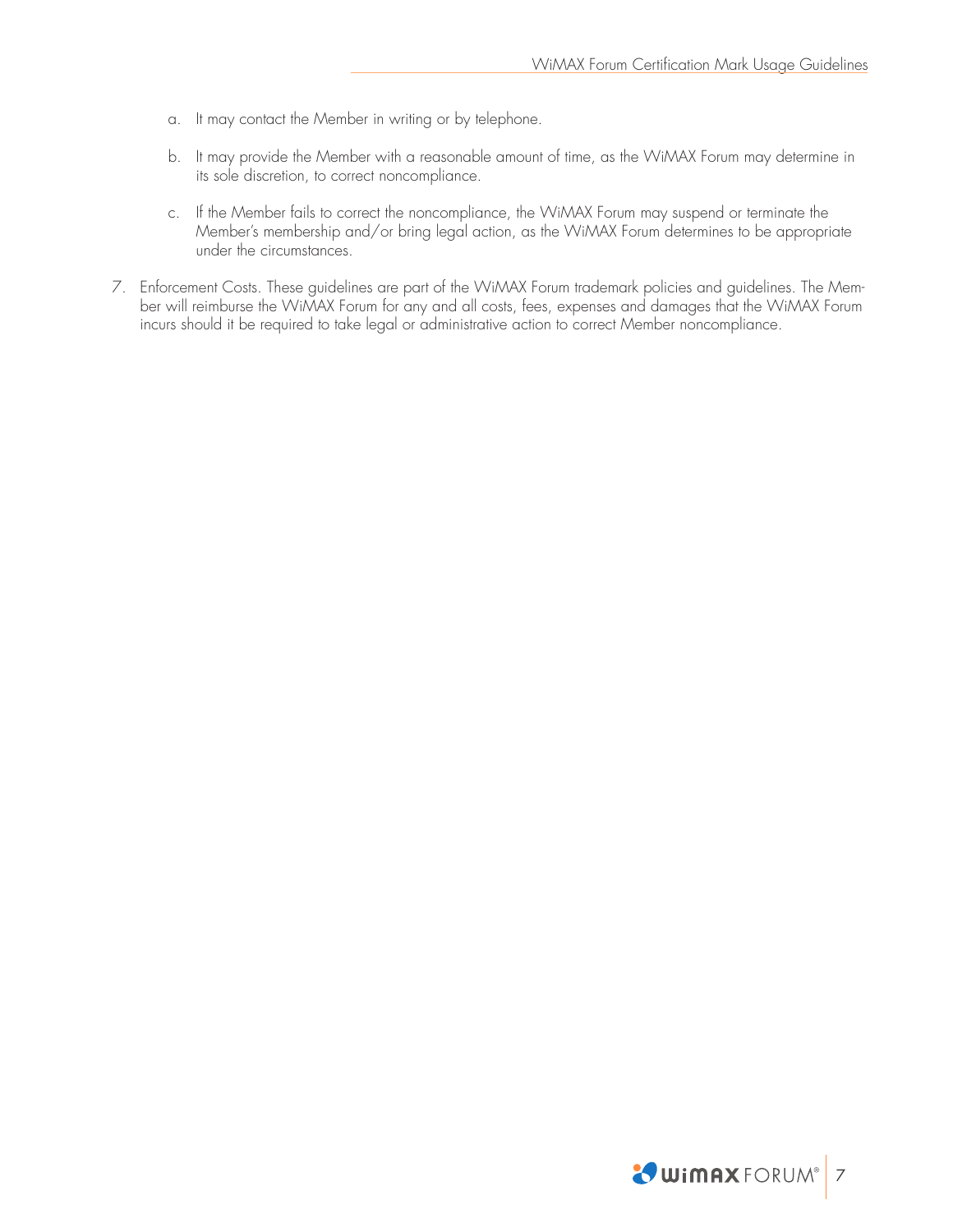# Certification Logo Representations



#### WiMAX Forum Certifed

The minimum size for the signature is 15mm or 57 pixels wide. A small version of the signature, optimized for use on the web is available by request.



#### WiGRID Certified

The minimum size for the signature is 15mm or 57 pixels wide. A small version of the signature, optimized for use on the web is available by request.



#### AeroMACS - WiMAX Forum Certified

The minimum size for the signature is 15mm or 57 pixels wide. A small version of the signature, optimized for use on the web is available by request.

8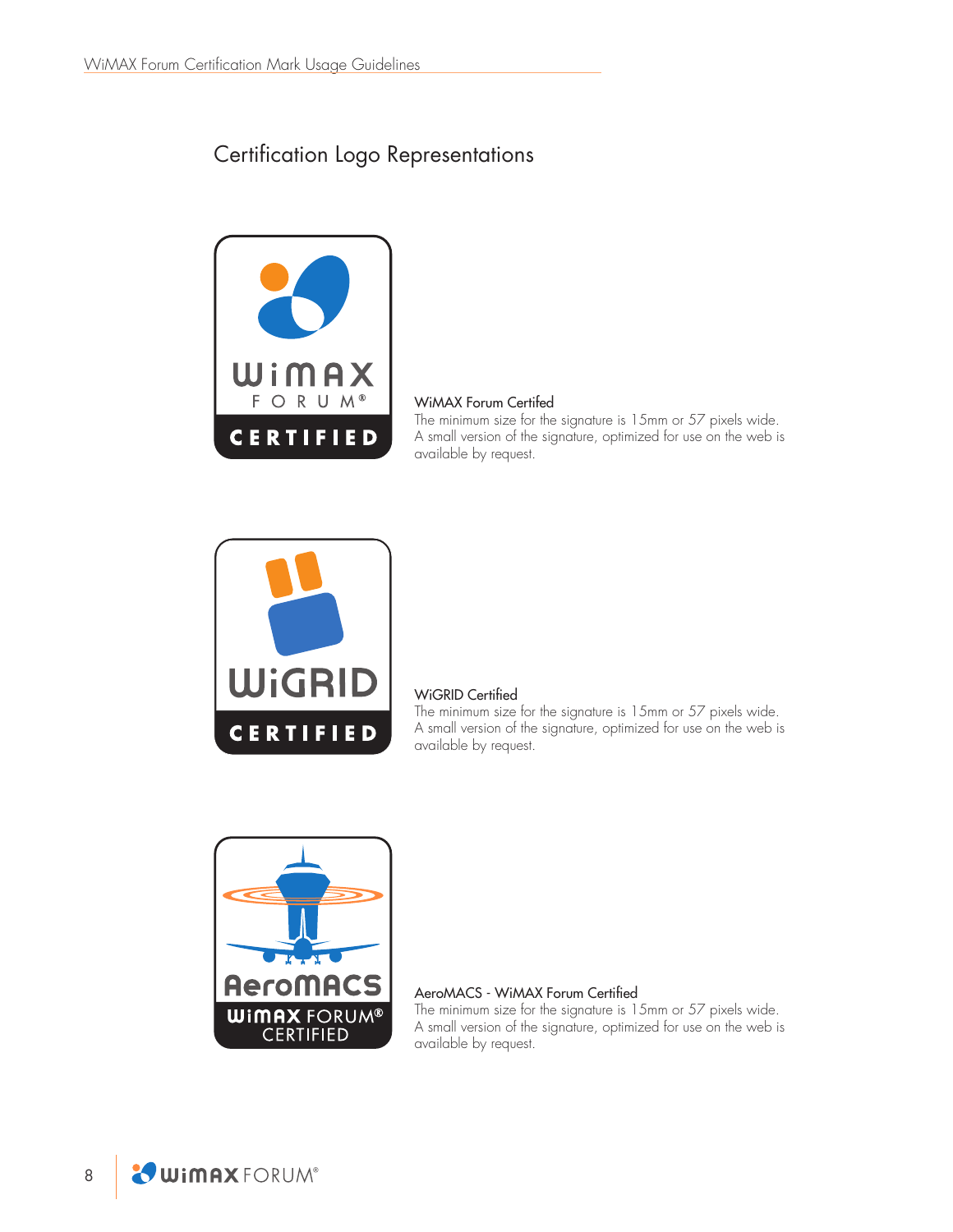#### WIMAX FORUM

The logo consists of a symbol and logotype.





# Color Usage

Full color version on a white or light background.



One color version on a white or light background.



One color version on a black or dark background.



#### Minimum Size

......................

The minimum size for the signature is 10mm or 28 pixels wide. A small version of the signature, optimized for use on the web is available by request.



# Color Palette

Color specifications for use in print and web.



# Typography

Use the Futura typeface for all communications. Use the Arial typeface for the web and when Futura is not available.

ABCDEFGHIJKLMNOPQRSTUVWXYZ abcdefghijklmnopqrstuvwxyz 1234567890!@#\$%^&\*()

# ABCDEFGHIJKLMNOPQRSTUVWXYZ abcdefghijklmnopqrstuvwxyz 1234567890!@#\$%^&\*()

Futura

Arial

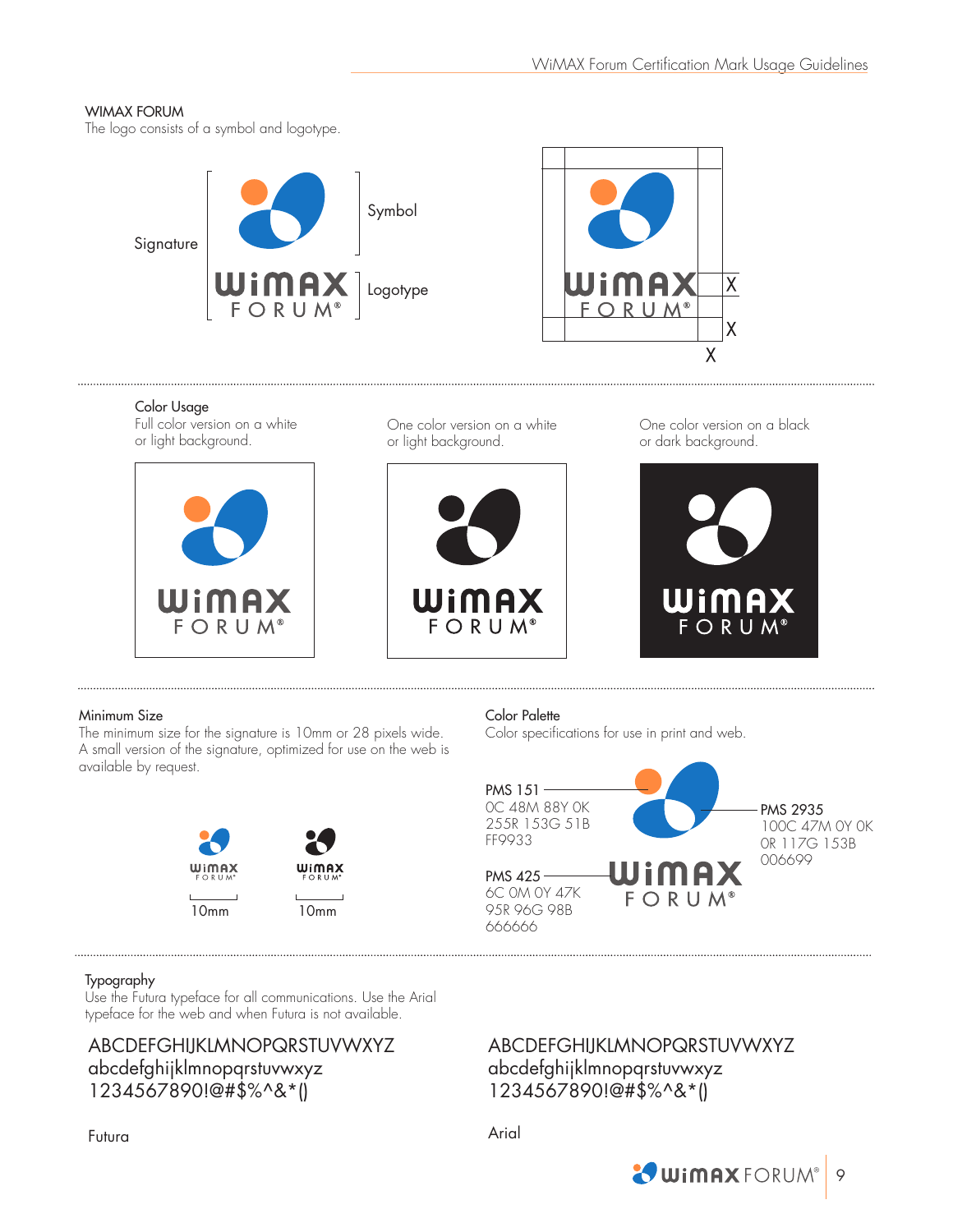#### **WIGRID**

The logo consists of a symbol and logotype.





#### Color Usage

Full color version on a white or light background.



One color version on a white or light background.



One color version on a black or dark background.



#### Minimum Size

The minimum size for the signature is 10mm or 28 pixels wide. A small version of the signature, optimized for use on the web is available by request.



#### Color Palette

Color specifications for use in print and web.



# Typography

Use the Futura typeface for all communications. Use the Arial typeface for the web and when Futura is not available.

ABCDEFGHIJKLMNOPQRSTUVWXYZ abcdefghijklmnopqrstuvwxyz 1234567890!@#\$%^&\*()



abcdefghijklmnopqrstuvwxyz 1234567890!@#\$%^&\*()

ABCDEFGHIJKLMNOPQRSTUVWXYZ

Arial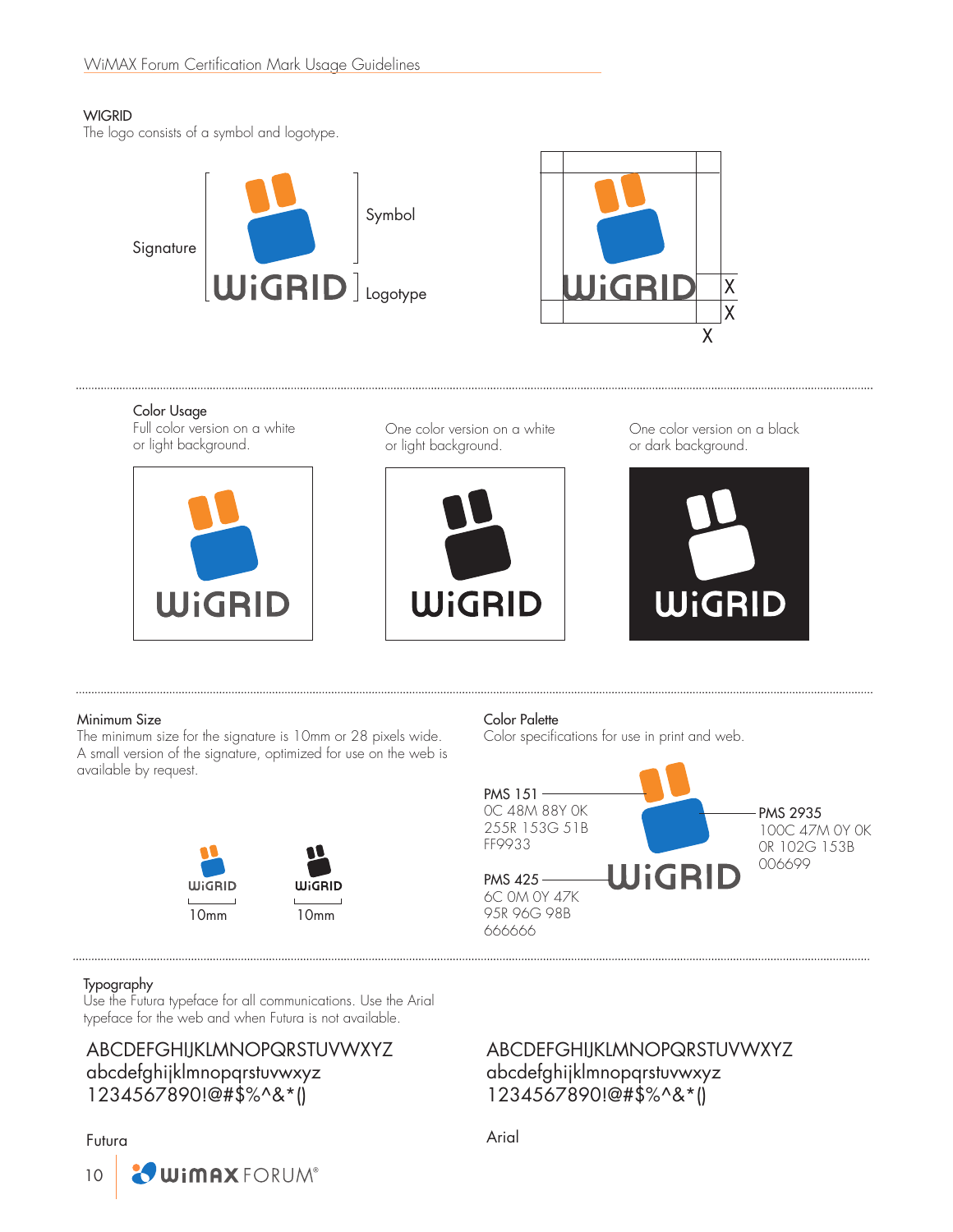# **AeroMACS**

The logo consists of a symbol and logotype.





#### Color Usage

Full color version on a white or light background.



One color version on a white or light background.



One color version on a black or dark background.



# Minimum Size

The minimum size for the signature is 13mm or 37 pixels wide. A small version of the signature, optimized for use on the web is available by request.



# Color Palette

Color specifications for use in print and web.



# Typography

Use the Futura typeface for all communications. Use the Arial typeface for the web and when Futura is not available.

ABCDEFGHIJKLMNOPQRSTUVWXYZ abcdefghijklmnopqrstuvwxyz 1234567890!@#\$%^&\*()

ABCDEFGHIJKLMNOPQRSTUVWXYZ abcdefghijklmnopqrstuvwxyz 1234567890!@#\$%^&\*()

Futura

Arial

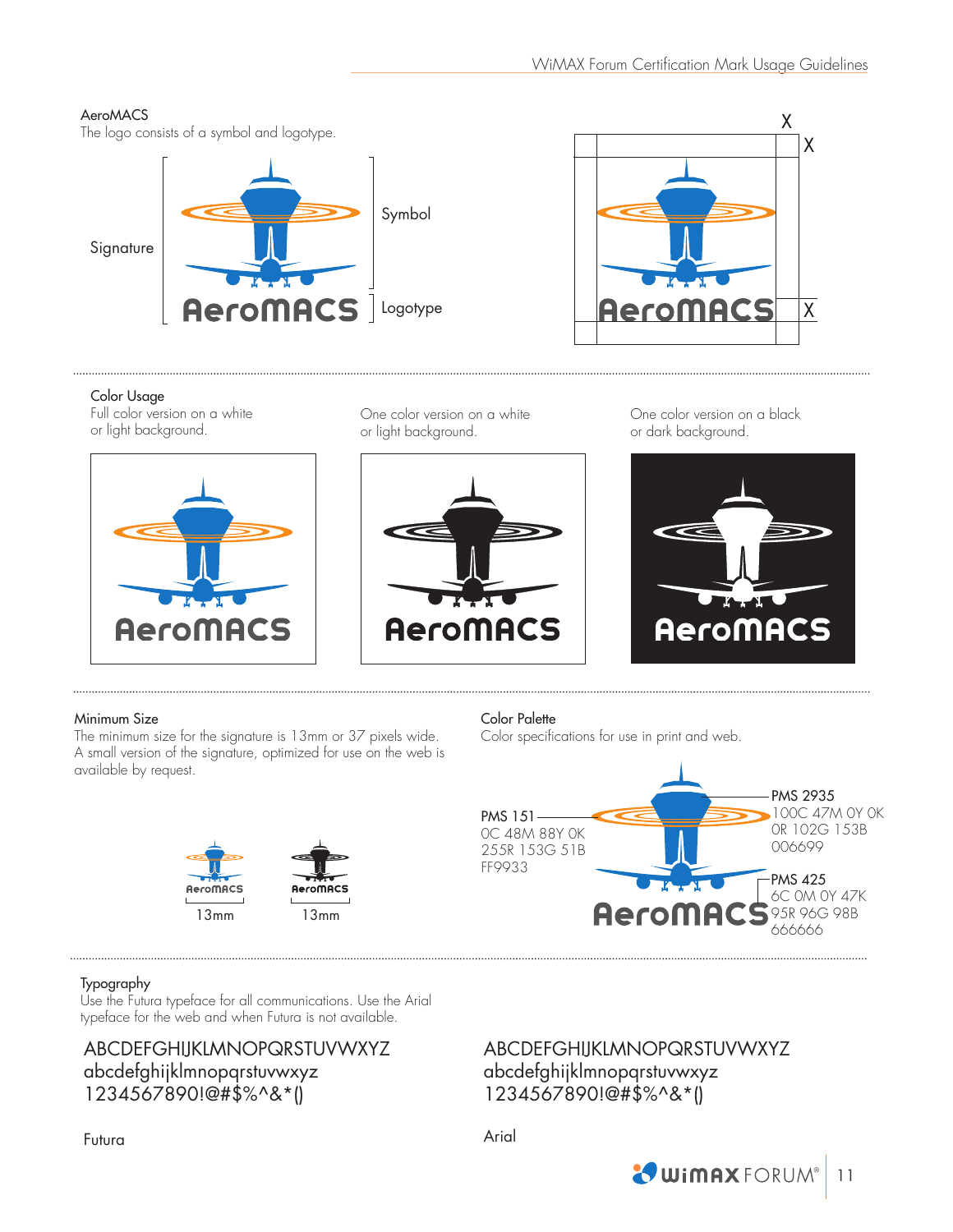Alternate Logo Representations







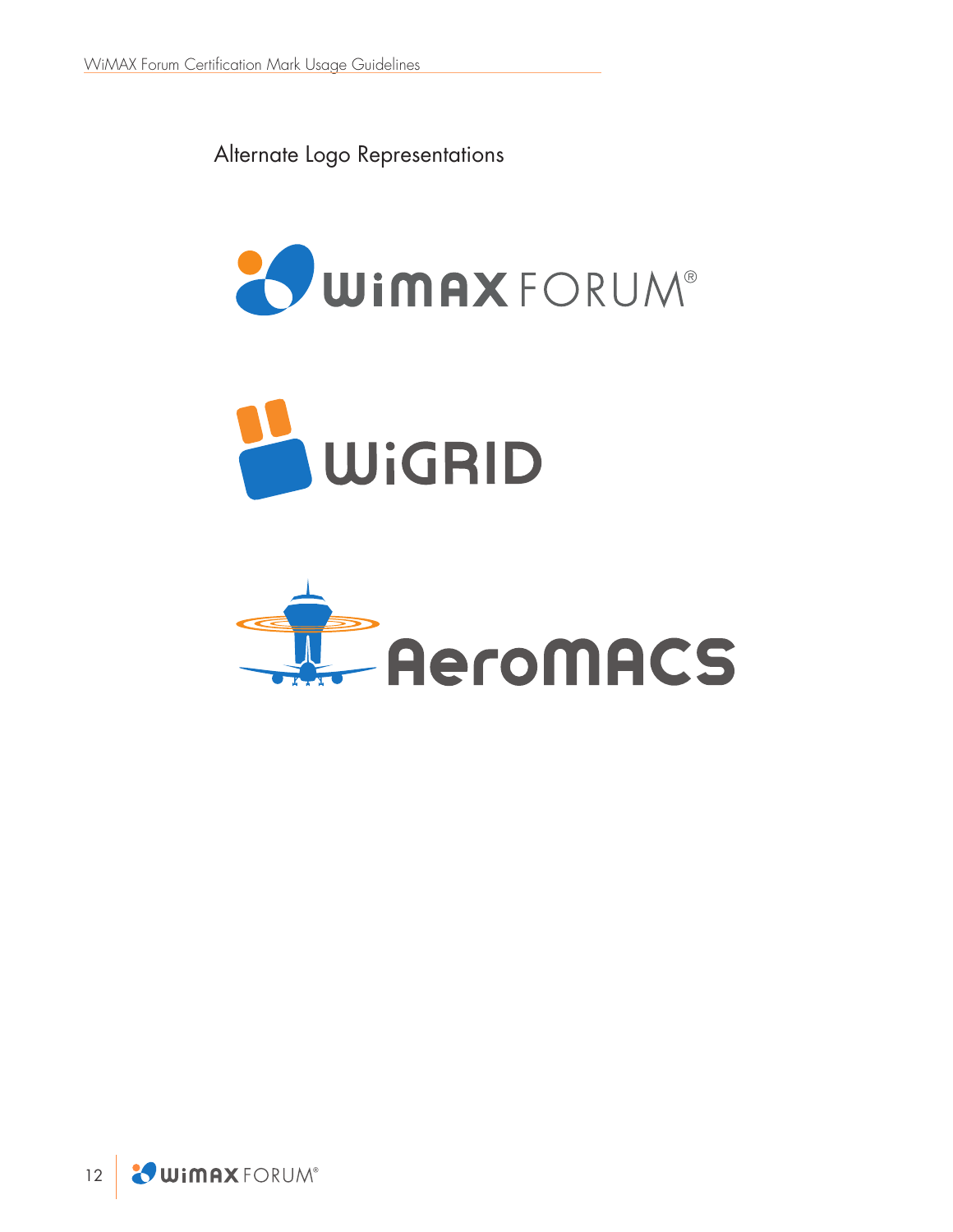